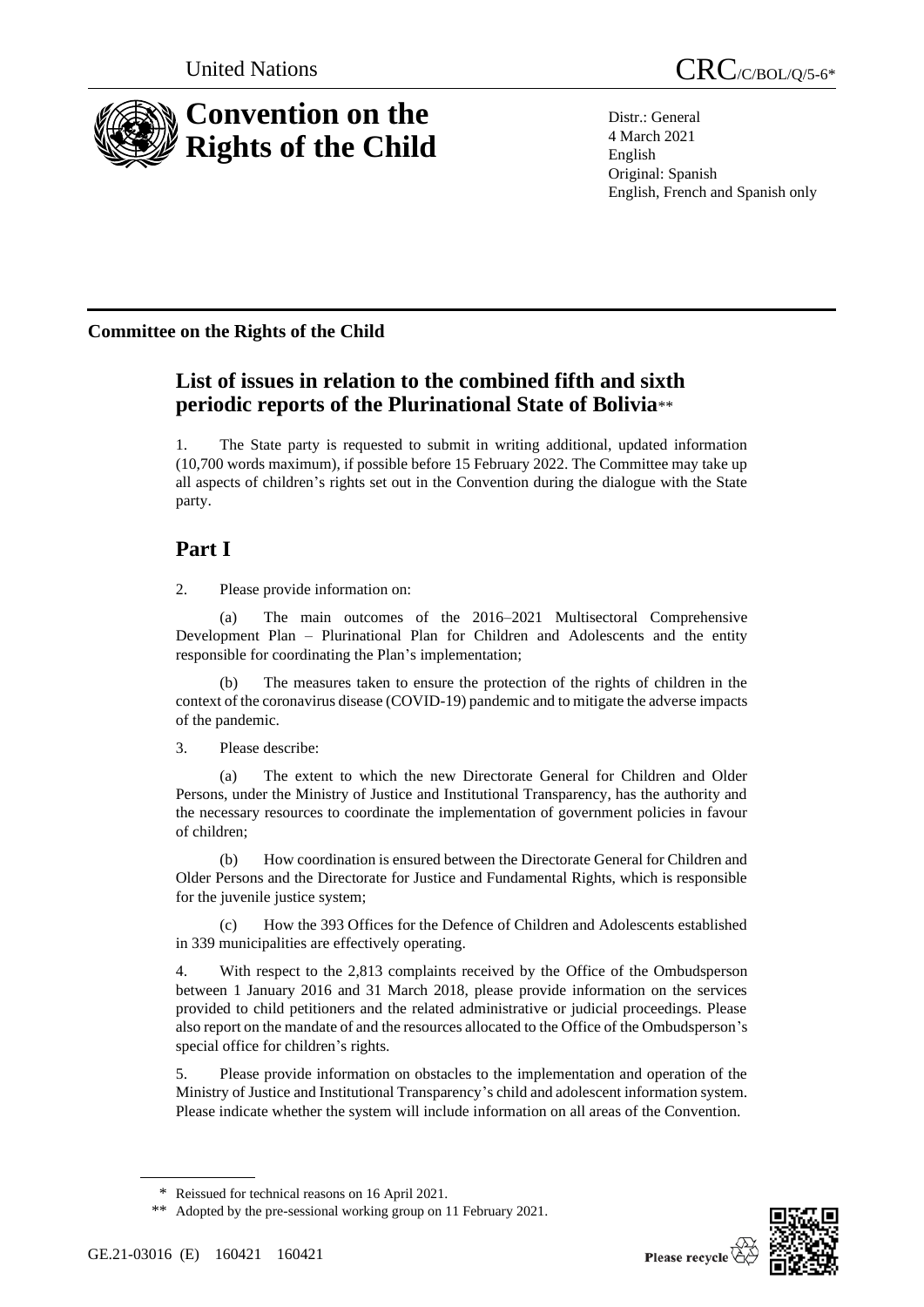6. Please provide information on the measures taken to prohibit and prevent any marriages or unions involving children under the age of 18, without exception, particularly in indigenous communities and rural areas.

7. Please provide information on:

(a) The investigations conducted into, and the prosecutions and judicial decisions resulting from, all allegations of torture or ill-treatment of children, as recommended by the Committee in 2009 (CRC/C/BOL/CO/4, para. 39);

(b) The follow-up provided in cases of violence against children (paras. 106 and  $111$ <sup>1</sup>);

(c) The current stages of the investigations into or prosecutions of the 1,535 cases of child rape reported by the Public Prosecution Service (para. 121);

(d) The handling of cases of violence, including sexual violence, against children during periods of confinement related to the COVID-19 pandemic;

(e) The public education campaigns carried out on the prohibition of corporal punishment and the negative effects of such punishment on children and the measures taken to promote positive, non-violent forms of discipline;

(f) The incidence of violence against children with disabilities.

8. Please provide information on the specific steps taken to:

(a) Work with at-risk families to prevent children from becoming victims of violence, including infanticide and sexual violence;

(b) Work with at-risk families to prevent children with immediate or extended families from being deprived of their family environment;

(c) Support families, and especially mothers of children with disabilities, in order to prevent the loss of family care;

(d) Ensure that children under 6 years of age are not deprived of their family environment;

(e) Ensure that a lack of financial resources does not prevent family reintegration and that the administrative and legal proceedings for reintegration are free of charge;

(f) Address the findings of the study on the situation of children deprived of parental care residing in reception centres in Bolivia that was conducted by the Ministry of Justice and Institutional Transparency;

(g) Increase the level of participation of children and ensure that their opinions are heard and their rights are taken into account in all sectors that affect them.

9. Please provide information on:

(a) The measures taken to ensure that reliable data are collected on children with disabilities and to harmonize the information system of the National Centralized Register of Persons with Disabilities, under the Ministry of Health, with the national population and housing census and the data of the National Committee on Persons with Disabilities;

(b) The study into the extent and causes of disabilities, recommended by the Committee in 2009 (CRC/C/BOL/CO/4, para. 52 (a));

The actual access, particularly in rural areas, of children with disabilities to the early detection and intervention systems available throughout the country;

(d) The increases in human, technical and financial resources at the local level to support children with disabilities and their families;

<sup>&</sup>lt;sup>1</sup> Unless otherwise indicated, the paragraph numbers appearing in brackets refer to the combined fifth and sixth periodic reports of the State party (CRC/C/BOL/5-6).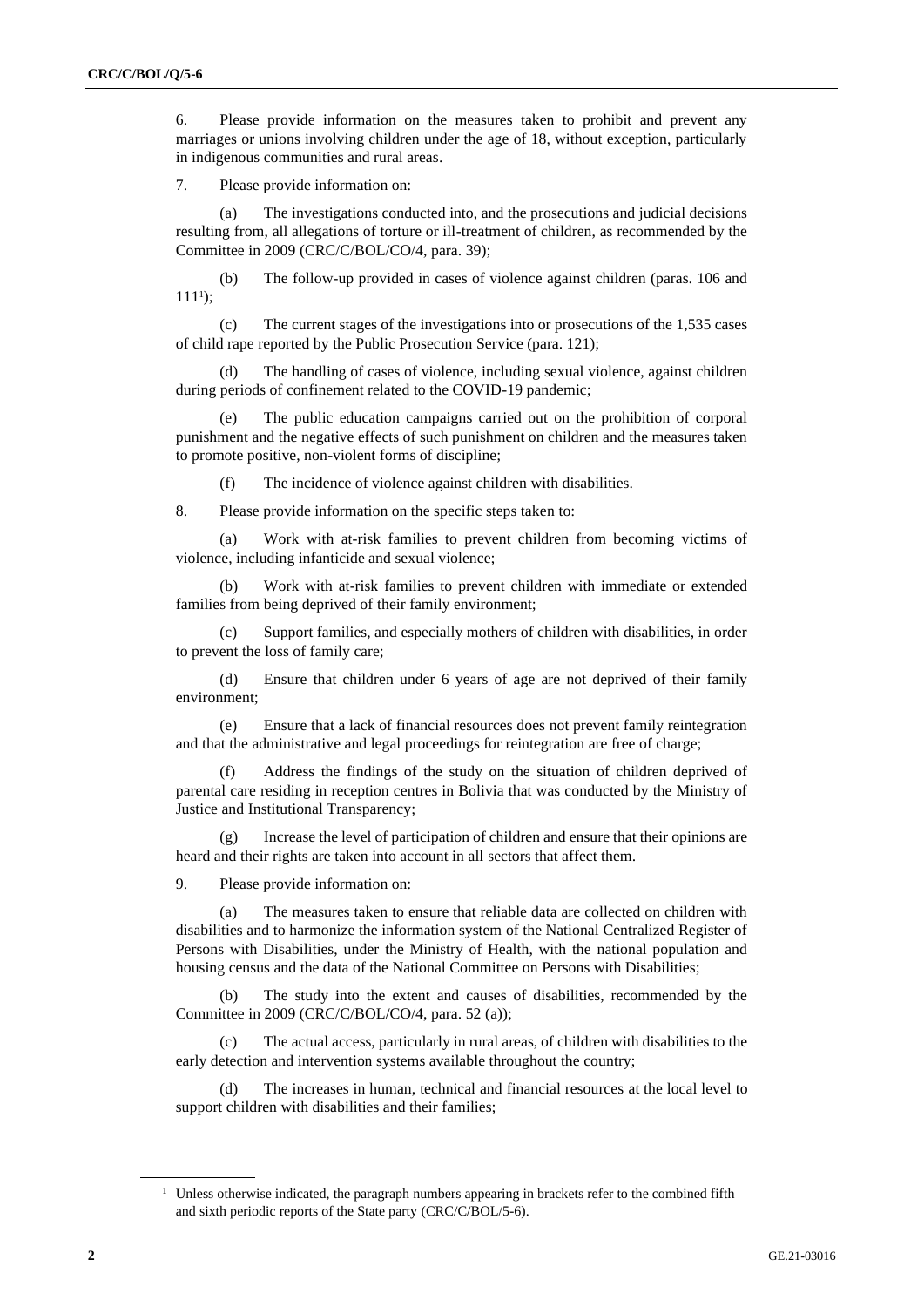(e) The systematic training of professionals working with children with disabilities, including on the rights of children with disabilities.

10. Please provide information on:

(a) Current measures to reduce undernutrition in children under 5, including children with disabilities in that age group, and to reduce obesity and overweight in children of all ages;

(b) The impact of the 2015–2020 Plan for the Prevention of Pregnancies in Adolescents and Young Persons and the measures under the Ministry of Health's 2016–2020 Strategic Plan on Sexual and Reproductive Health that are specifically geared towards adolescents;

(c) Initiatives to increase the role of the community in sexual and reproductive health activities;

(d) The reductions in drug, tobacco and alcohol use among children and adolescents resulting from the Ministry of Health's 2017–2020 National Mental Health Plan;

(e) The impact to date of the National Programme on Sexually Transmitted Infections and HIV/AIDS in terms of reducing mother-to-child transmission and preventing the spread of HIV among adolescents and the measures taken to support the development and access to education of children and adolescents with HIV/AIDS;

The measures taken to ensure that children have an adequate standard of living and to increase the water supply and improve sanitation and hygiene in isolated rural communities.

11. Please indicate:

(a) The measures taken to promote early childhood education;

(b) The reasons why students drop out of school and the measures taken to prevent them from doing so at all levels;

(c) The impact of the production-oriented social and community-based education model and the "bilingual nests" of the Plurinational Institute of Language and Culture in terms of guaranteeing indigenous children's right to education;

The measures taken to promote inclusive education and increase the number of children with disabilities in mainstream education;

(e) The measures taken to prevent discrimination, violence and bullying, including cyberbullying, in schools, particularly when pregnant adolescents or lesbian, gay, bisexual, transgender or intersex children or adolescents are the targets;

(f) The measures taken to provide free, safe and sufficient recreational spaces for children and to promote children's participation in cultural activities;

(g) The measures taken to improve the level of education and ensure that all children receive an adequate level of education and have access to the necessary educational materials, programmes and the Internet at school, especially in rural schools and particularly during the COVID-19 pandemic.

12. Please provide information on:

(a) The measures taken to guarantee indigenous children's access to indigenous lands and clean land and water and to prevent racism against the indigenous population;

The referral of cases reported through the community-based strategy for the protection of children and adolescents living within an indigenous original campesino jurisdiction and the types of violations of indigenous children's rights involved (para. 233).

13. Please provide information on:

(a) The impact to date of the measures taken to prevent child labour, particularly among Guarani children in the Chaco region and especially in the informal economy and in rural regions; the measures taken to prevent children from working in the worst forms of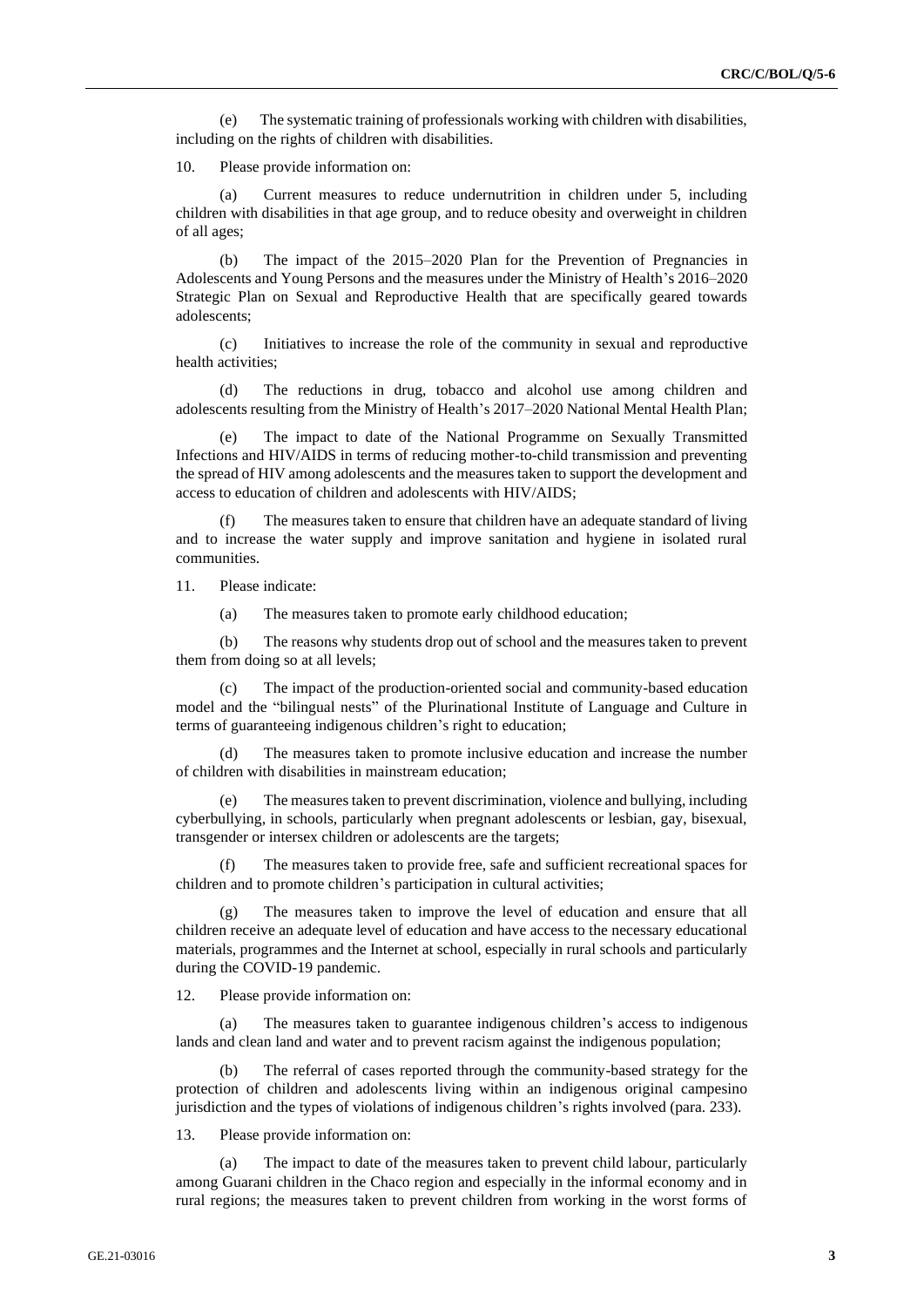child labour and/or becoming victims of debt bondage or forced labour; the steps taken to adopt a national policy on the eradication of child labour; and the impact of the work of the 14 new labour inspectors responsible for investigating cases of child labour;

(b) The measures taken to address the sexual exploitation of children in mining areas and in tourism;

(c) The impact of the measures taken to fight the smuggling and trafficking of children and the measures taken to protect children, particularly children in street situations and children in situations of criminality and/or forced begging;

(d) The impact of the implementation of the national model (2014) and the protocol (2016) on preventive measures and care for children in street situations;

The registration of children born in the State party to Venezuelan parents and the access of Venezuelan migrant children to health services and education.

14. Please explain why the age of criminal responsibility was reduced from 16 to 14 and report on the impact of the measures taken to prevent the prolonged use of pretrial detention for adolescents between 14 and 18 years of age.

15. Please report on the steps taken to prepare and submit the initial reports under the Optional Protocol to the Convention on the Rights of the Child on the involvement of children in armed conflict and the Optional Protocol to the Convention on the Rights of the Child on the sale of children, child prostitution and child pornography.

### **Part II**

16. The Committee invites the State party to provide a brief update (no more than three pages) on the information presented in its report with regard to the following:

- (a) New bills or laws, and their respective regulations;
- (b) New institutions and their mandates or institutional reforms;
- (c) Recently introduced policies, programmes and action plans and their scope and financing;
	- (d) Recent ratifications of human rights instruments.

## **Part III**

#### **Data, statistics and other information**

17. Please provide consolidated information for the past three years on the budget lines regarding children and the social sectors, indicating the percentage of each budget line in terms of the total national budget and the gross national product. Please also provide information on the geographical allocation of those resources.

18. For the following questions, please provide, if available, updated statistical data for the past three years, disaggregated by age, sex, ethnic origin, national origin, geographical location and socioeconomic status.

19. Please provide statistical data, in accordance with paragraph 18 above, on the number of:

(a) Child deaths caused by abuse and neglect, suicides and accidents, including road accidents;

(b) Complaints, investigations, prosecutions and sentences related to the sexual abuse and sexual exploitation of children, including within the family;

(c) Adolescent pregnancies, including information on whether the pregnancies were terminated or carried to term;